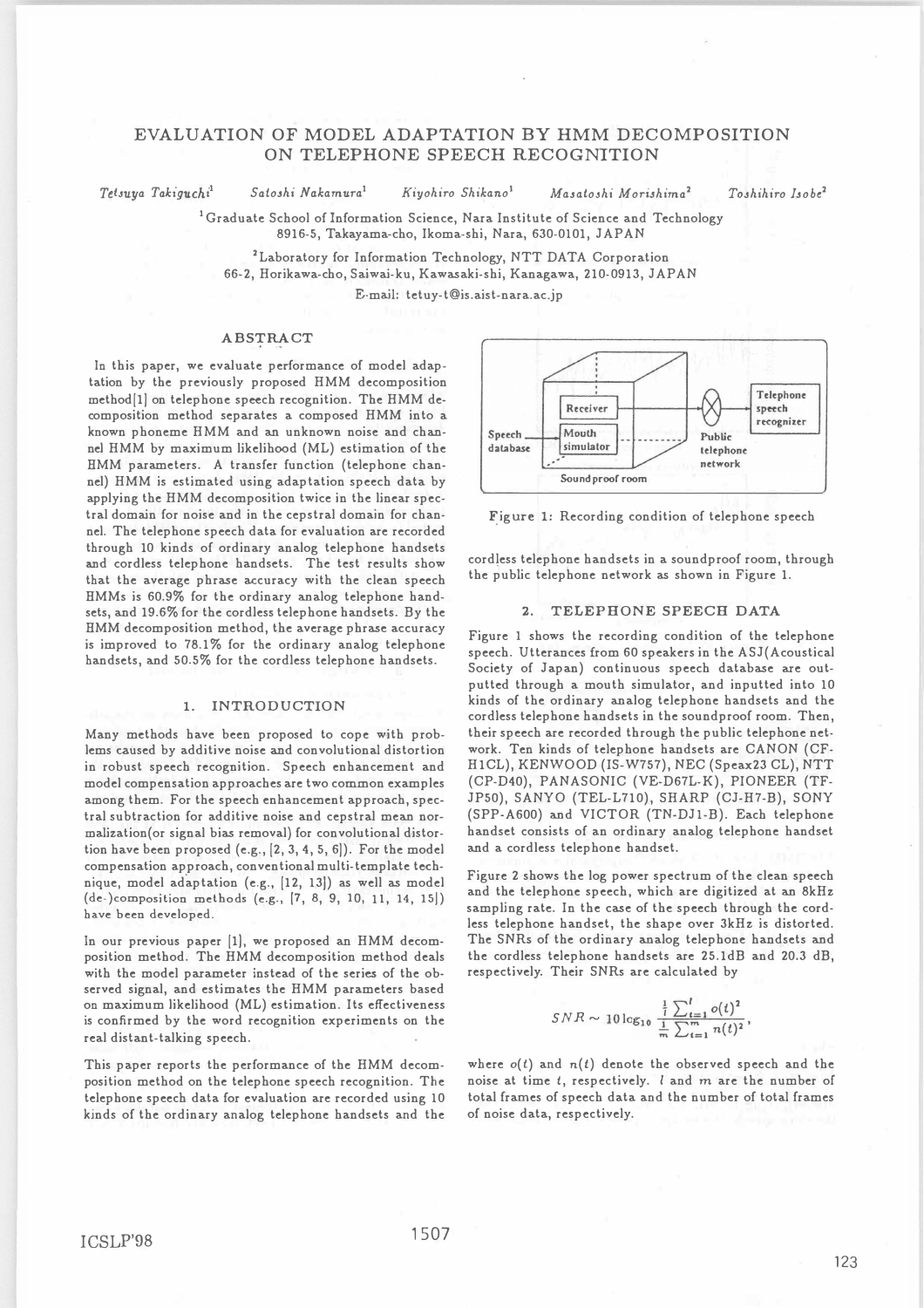

Figure 2: Log power spectrum /u/



Figure 3: Environment model for telephone speech

#### **HMM DECOMPOSITION**  $3.$

The HMM decomposition method separates a composed HMM into a known phoneme HMM and an unknown noise and channel HMM by maximum likelihood (ML) estimation of the HMM parameters[1].

Figure 3 shows an environment model for the telephone speech. The observed speech  $O(\omega; m)$  is represented by

$$
O(\omega; m) = \{S(\omega; m) + N_{(BG)}(\omega; m)\} \cdot H(\omega; m)
$$

$$
+ N_{(CH)}(\omega; m) \cdot H'(\omega; m)
$$

$$
= S(\omega; m) \cdot H(\omega; m) + N(\omega; m),
$$

where

 $N(\omega; m) = N_{(BG)}(\omega; m) \cdot H(\omega; m) + N_{(GH)}(\omega; m) \cdot H'(\omega; m).$ 

 $S(\omega; m)$ ,  $N_{(BG)}(\omega; m)$ ,  $N_{(CH)}(\omega; m)$ , and  $N(\omega; m)$  denote the clean speech, the background noise, the channel noise and the observed noise at frame  $m$  and frequency  $\omega$ , respectively.  $H(\omega; m)$  and  $H'(\omega; m)$  are transfer function. Accordingly, a composed HMM of the observed speech in the linear spectral domain is represented by

$$
\lambda_{SH+N} = \text{Exp}\{\text{ Cos }(\lambda_{S_{exp}} \oplus \lambda_{H_{exp}})\} \oplus \lambda_{N_{lin}}, \qquad (1)
$$

where  $\lambda$  and  $\oplus$  denote a set of model parameters and a model composition procedure, respectively. Exp and Cos are exponential transform of the distribution function and cosine transform of the distribution function, respectively. According to the equation (1), the estimation equation of the transfer function HMM is written as follows in the cepstral domain:

$$
\lambda_{H_{\epsilon\epsilon\mathfrak{p}}} = \text{Cos}^{-1}\{\text{Log}(\lambda_{SH+N} \Theta \lambda_{N_{\text{lin}}})\} \Theta \lambda_{S_{\epsilon\epsilon\mathfrak{p}}}, \quad (2)
$$

where cep and lin denote the cepstral domain and the linear spectral domain, respectively.  $\Theta$  denotes a model  $decomposition$  procedure.  $Cos^{-1}$  and  $Log$  are inverse cosine transform of the distribution function and logarithm transform of the distribution function, respectively. The equation (2) shows that the HMM decomposition method is applied twice in the linear spectral domain and in the cepstral domain, where the transfer function HMM is estimated in noisy environment. Firstly, the HMM decomposition method is applied in the linear spectral domain to estimate the telephone speech HMMs which are free from the influences of noises. The obtained telephone speech HMMs are converted to the cepstral domain. Then, the HMM decomposition method is applied again to estimate the transfer function HMM. The procedure is summarized in Figure 4.

### 4. EXPERIMENTS AND RESULTS

#### $4.1.$ Experimental condition

All experiments in this paper are conducted on the telephone speech data which we described in the section 2. About 7500 sentences from 25 males and 25 females are used for the training. Five males and five females for the testing are not used in the training. Each testing speaker utters only one sentence for adaptation for each handset.

We choose 55 context independent phonemes as the clean speech units. Each phoneme is modeled by a single left-toright 3-state tied-mixture HMM with 3 self-transition loops and without state skipping. Sixteen mel-frequency cepstral coefficients (MFCC) with their first order differentials (AMFCC), and the first order differentials for normalized logarithmic energy (Apower) are calculated as the observation vector for each frame. There are total 256 Gaussian mixture components with diagonal covariance matrices shared by all of the models for MFCC and AMFCC, respectively. There are 64 Gaussian mixture components shared by all of the models for Apower.

For environment adaptation, a single Gaussian is employed to model the noise and the transfer function. Only mean vector is estimated for the transfer function in this experiment.

The phrase recognition experiment is carried out using continuous sentence speech. Each sentence includes  $6 \sim 7$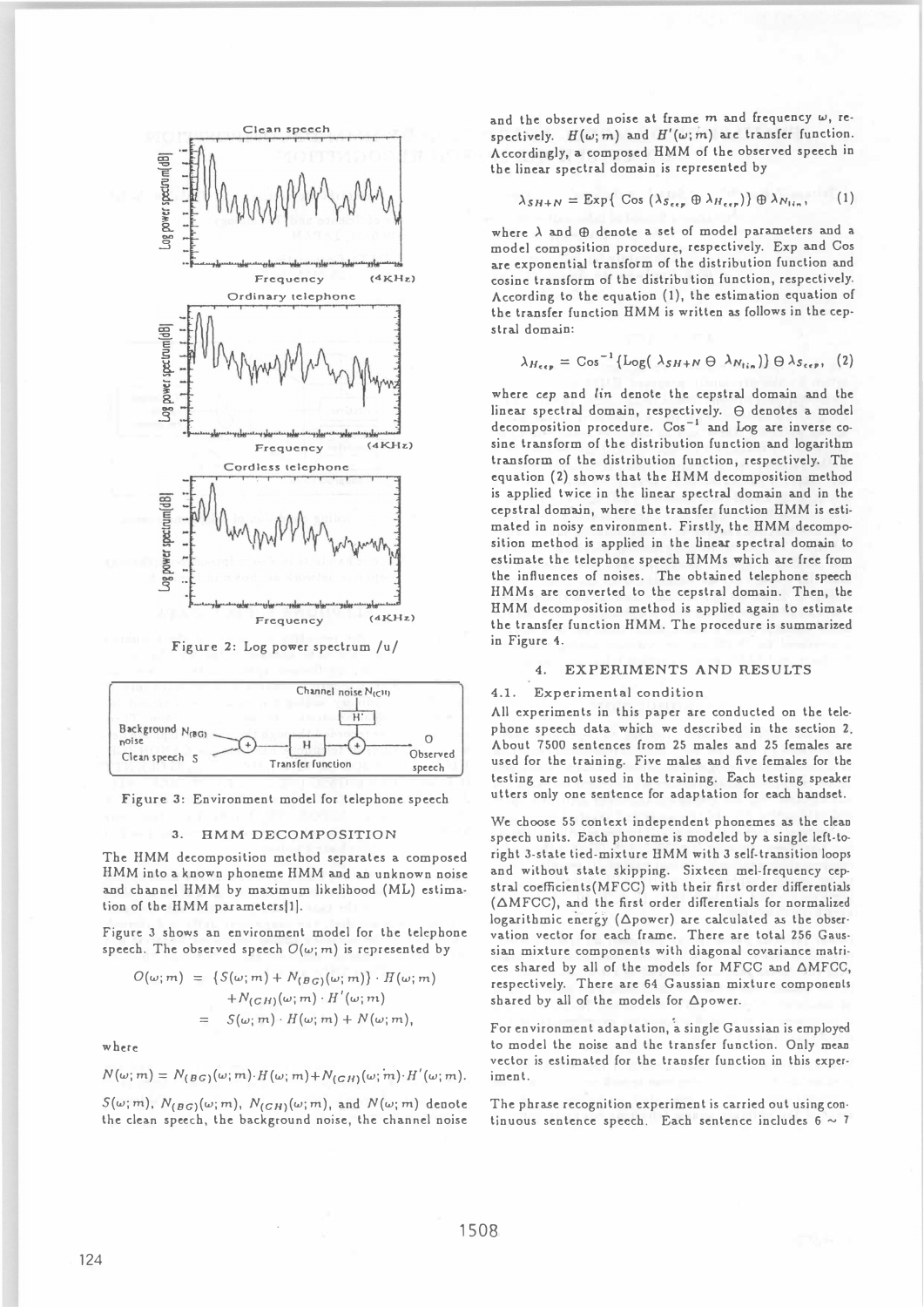

Figure 4: Parameter estimation by HMM decomposition

| Model                | HMM-S<br>(Clean) | CMS  | <b>HMM</b><br>$-SH$                                          | <b>HMM</b><br>$-SN$ | <b>HMM</b><br>$-SHN$ |                              | HMM-TELE HMM-TELE(ordi-<br>(ordinary tele.) nary and cordless) |
|----------------------|------------------|------|--------------------------------------------------------------|---------------------|----------------------|------------------------------|----------------------------------------------------------------|
| Noise compensation   | X                | ×    | ×                                                            | $\left( \right)$    | $\left( \right)$     |                              |                                                                |
| Channel compensation | X                |      |                                                              | $\times$            | $\circ$              |                              |                                                                |
| Phrase accuracy      | 60.9             | 74.7 | 68.6                                                         | 70.1                | 78.1                 | 77.7                         | 72.7                                                           |
|                      |                  |      |                                                              |                     |                      |                              |                                                                |
|                      |                  |      | Table 2: Phrase accuracy [%] for cordless telephone handsets |                     |                      |                              |                                                                |
| Model                | HMM-S<br>Clean)  | CMS  | <b>HMM</b><br>$-SH$                                          | <b>HMM</b><br>$-SN$ | <b>HMM</b><br>$-SHN$ | HMM-TELE<br>(cordless tele.) | HMM-TELE(ordi-<br>nary and cordless)                           |
| Noise compensation   | $\times$         | X    | $\times$                                                     | $\left($            | $\bigcirc$           |                              |                                                                |
| Channel compensation | $\times$         | С    |                                                              | $\times$            | ()                   |                              |                                                                |

phrases on average. ln this task, the ASJ database is divided into 10 subsets. Each subset consists of 50 sentences except one subset which consists of 53 sentences. One typica1 subset of this task is 323 phrases with a phrase perplexity of 323 on average. Each speaker utters 3 subsets through one telephone handset.

#### 4.2. Experimental results

The points to be investigated are:

- improvement of recognition rate by the HMM composition and the HMM decomposition method,
- $\bullet$  comparison with cepstral mean subtraction(CMS),

回d

• comparison with matched condition.

Table 1 and Table 2 show the average phrase accuracy[%] for 10 kinds of the ordinary analog telephone handsets and the cordless telephone handsets, respectively. The phrase accuracy with the Clean HMMs(indicated as HMM・S) is 79.2% for the clean speech. The telepbone speecb, .however, decreases tbe pbrase accuracy to 60.9% for the ordinary analog telephone handsets, and 19.6% for the cordless telephone handsets.

The phrase accuracy with the HMM-SN, composed of the

HMM-S and the noise HMM, is improved to 70.1% for the ordinary analog telephone handsets, and 30.3% for the cordless telephone handsets. By applying the HMM decomposition method twice in the linear spectral domain and in the cepstral domain, HMM-SHN, the phrase accuracy is improved from 60.9% to 78.1% for the ordinary analog telephone handsets, and from 19.6% to 50.5% for the cordless telephone handsets with one adaptation sentence.

Table 1 and Table 2 also include the average phrase accuracy for 10 kinds of the telephone handsets in the matched condition. The HMM phonemes, HMM・TELE(ordinary tele.) are trained by the speech data through 10 kinds of the ordinary analog telephone handsets. The HMM phonemes, HMM-TELE(cordless tele.), are trained by the speech data through 10 kinds of the cordless telephone handsets. The HMM phonemes, HMM-TELE(ordinary and cordless), are trained by the speech data through 10 kinds of the ordinary analog telephone handsets and the cordless telephone handsets. The phrase accuracy with the HMM-TELE(ordinary tele.) is 77.7% for the ordinary analog telephone handsets. The phrase accuracy with the HMM-TELE( cordless tele.) is 61.0% for the cordless telephone handsets. On the other hand, the phrase accuracy with the HMM-TELE(ordinary and cordless) is decreased to 72.7% for the ordinary analog telephone handsets, and